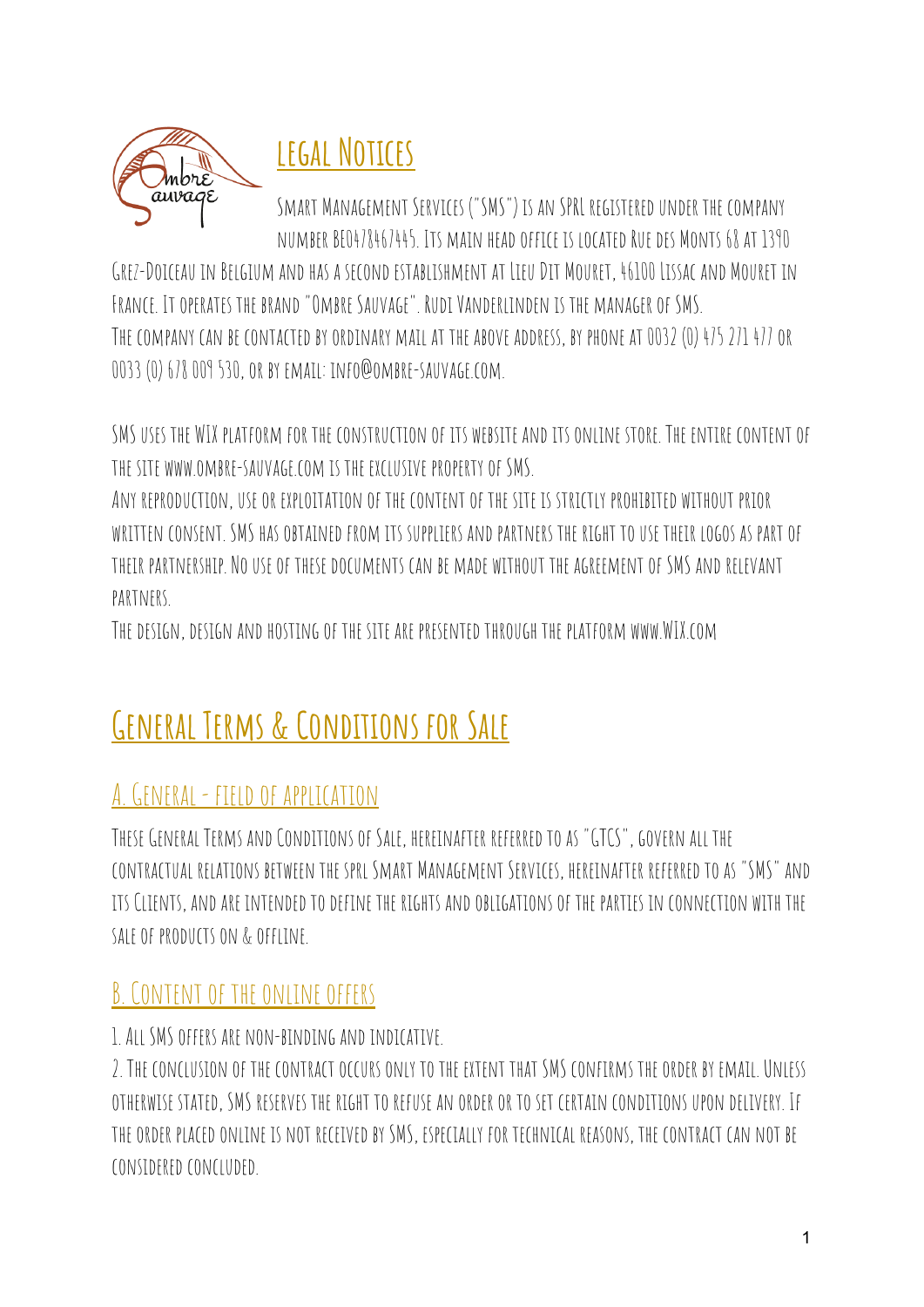## C. CONDITION AND CHARACTERISTICS OF THE GOODS

1. SMS GUARANTEES THE QUALITY OF ITS PRODUCTS FOR ONE YEAR.

2. REGARDING THE SILHOUETTES OF THE "POETRY" RANGE: THE DECORATIONS PROPOSED ARE CUT OUT OF "CORTEN" STEEL plates 3or 4 mm thick. Corten steel is a low-alloy carbon steel including copper. It has an increased RESISTANCE TO CORROSION. IT IS A DURABLE MATERIAL THAT DOES NOT REQUIRE MAINTENANCE. FROM A DARK GREY, THE HUE CHANGES DURING THE STABILIZATION OF CORROSION TO A DARK BROWN COLOR, THROUGH VARIOUS SHADES OF brown. In some cases,our silhouettes may have small tasks when delivered. It is the effectof corrosion that starts. Corrosion will stop at some point andprotect the silhouette from the weather elements. 3. REGARDING THE SILHOUETTES OF THE "ART LINE" RANGE: THEY ARE LASER CUT IN S235 STEEL, QUALITY DKP, thickness from 5 to15 mm (as specifiedon theonline shop for each item) with a rolling treatment that allows cuttingof laserqualities. This metal will rust if it is not treated with an anti-rust product. SMS OFFERS OUR CUSTOMERS A "POWDER-COATED" TREATMENT. POWDER COATING IS A STEEL TREATMENT CONSISTING OF DEGREASING AND SANDBLASTING, ANTI-RUST TREATMENT AND APPLICATION OF A POWDER PAINT, TO THEN BE BAKED at high temperature in an oven. This treatment provides goodprotection against rust.

4. WITH REGARD TO THE "DÉCOCOON" RANGE: THEY ARE LASER CUT IN GALVANIZED STEEL WITH A "POWDER-COATED" treatment butonly for powder coating andhigh-temperature firing, since galvanizedsteel is already protectedagainst rust with a layerof zinc.

5. FOR OTHER CUSTOM DESIGNS, OUR SPECIFICATIONS SPECIFY THE CHARACTERISTICS OF THE GOODS, PROJECT BY PROJECT.

## D. Price Policy

UNLESS OTHERWISE INDICATED, THE PRICES DISPLAYED ONLINE ARE VAT (21 OR 20% DEPENDING ON THE VAT NUMBER USED) AND SHIPPING COSTS INCLUDED. SALES PRICES MAY CHANGE AT ANY TIME. THE PRICE OF THE QUOTE WILL OBVIOUSLY BE RESPECTED AND THE PRICE OF THE ONLINE STORE WILL OBVIOUSLY BE USED DURING PAYMENT. VAT IS calculatedaccording tothe VAT guidelineson e-commerce. Please specify by separate mail if you want an INVOICE. IN THIS CASE, PLEASE SPECIFY YOUR NAME, BILLING ADDRESS AND VAT NUMBER.

## E.Delivery

1. SMS reserves the right tochoose the most appropriate modeof transport andpackaging. SMS selected professional actors known in the transport sector. Mostoften the carrier willdeposit the customer's order at a relay point near the customer's home. This allows SMS tobe sure that the customer has picked up his package.On theother hand, the customer will have theopportunity to notify anydeterioration of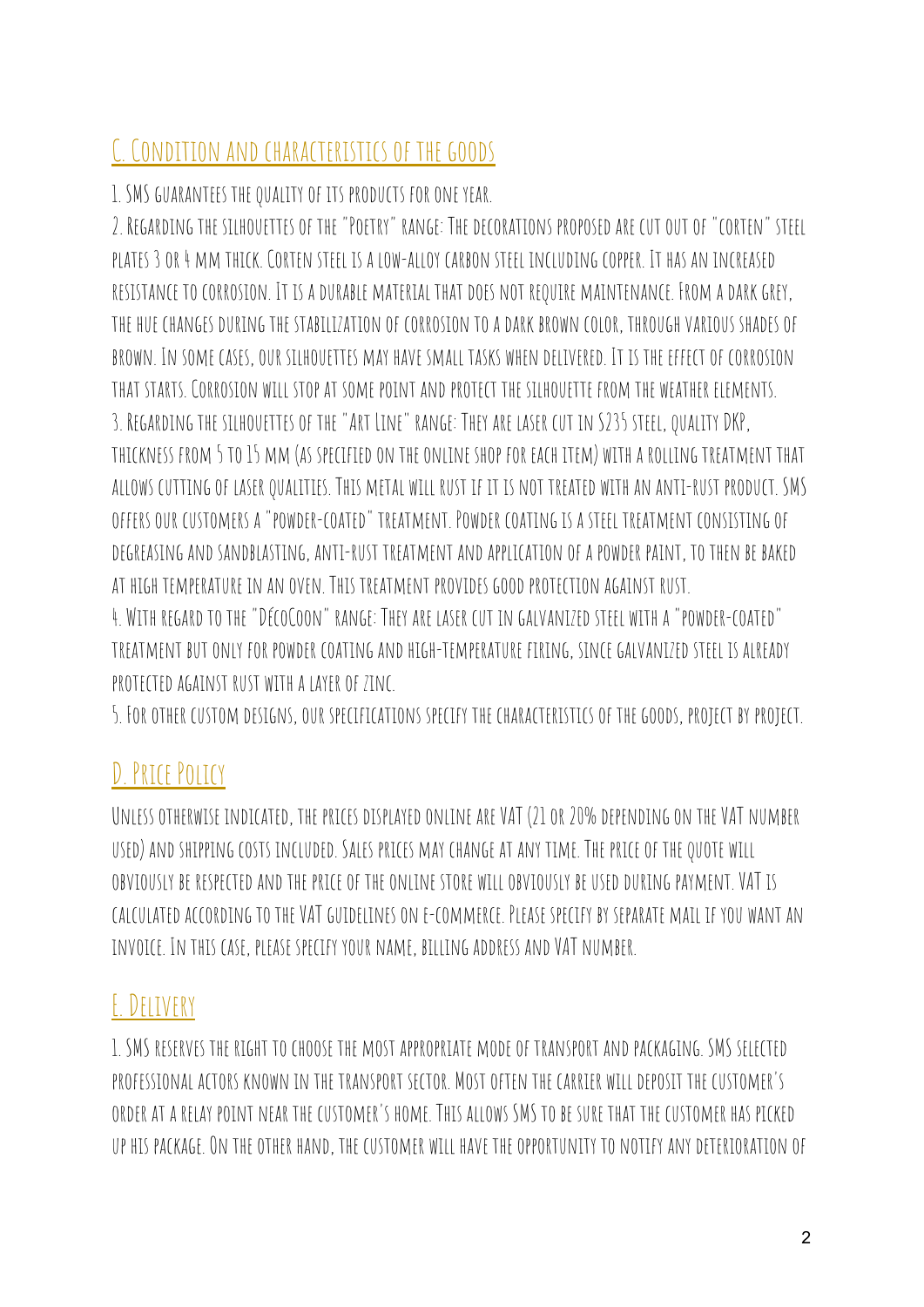the packaging tothe managerof the relay point. If the relay point is toofar from the customer's home, WE WILL DELIVER TO THE CUSTOMER'S HOME.

2. Thedeliverydates shown are estimatesof the numberofdays indicatedby the carrier. SMS can not be heldresponsible for anydelay in delivery by the carrier.

3. THE CUSTOMER WILL BE KEPT INFORMED BY EMAIL OR MOBILE SMS OF THE DELIVERY OF THE PACKAGE.

4. THE CUSTOMER IS RESPONSIBLE FOR MAKING THE NECESSARY CLAIMS IN CASE OF LOSS, THEFT OR DAMAGE OF THE package and its goods to the carrier or the relay point and then to SMS by email.

## F. RESPONSIBILITIES AND CLAIMS

1.Any complaint about thedelivery must be made by the Customer by email toSMS within seven days from the receiptof the goods by the buyer.After this periodandif the buyer is negligent, theorder will be considereddeliveredin accordance with the termsof theGTCS.

2. IN CASE OF NON-DELIVERY (LOSS, THEFT, DAMAGE), ONLY THE CARRIER MAY BE HELD RESPONSIBLE. HOWEVER, SMS IS insuredfordamage causedby the carrier and will file a claim with the latter basedon the arguments and findings of the Customer.

3. SMS must process any Customer complaint within 14days. SMS will ask the Customer toargue his claim by:

- PHOTOS OF DAMAGE TO THE PACKAGING AND / OR GOODS DELIVERED;

- by proofof claim tothe person in chargeof thedelivery pointor the carrier with regardto DAMAGE TO THE PACKAGING;

- by anyother element that can expandthe SMS complaint file with its carrier; 4. The Customer must have the explicit agreementof SMS before any return of goods. It is SMS that organizes the return of goods with the collaboration of the Customer.

5. Tothe extent that the complaints are made in a timely manner, andthat thedeliveredproductsdo NOT CONFORM IN KIND OR QUALITY TO THE SPECIFICATIONS STATED ON THE ORDER FORM OR ON OUR ONLINE SHOP, SMS is theonlyone that can decide , after return of the goods, if he proceeds toa new deliveryor if he reimburses the buyer. The responsibilityof SMS is not engagedin particular in caseof solicitation of DAMAGFS.

## G. Payment

1.Unlessotherwise stated, allorders must be paidin full prior todeliveryof the products. 2.All judicial andextrajudicial recovery costs are the responsibilityof the buyer. Extrajudicial costs represent at least 15% of the principal amount in arrears, with a minimum of 250 euros imposed, and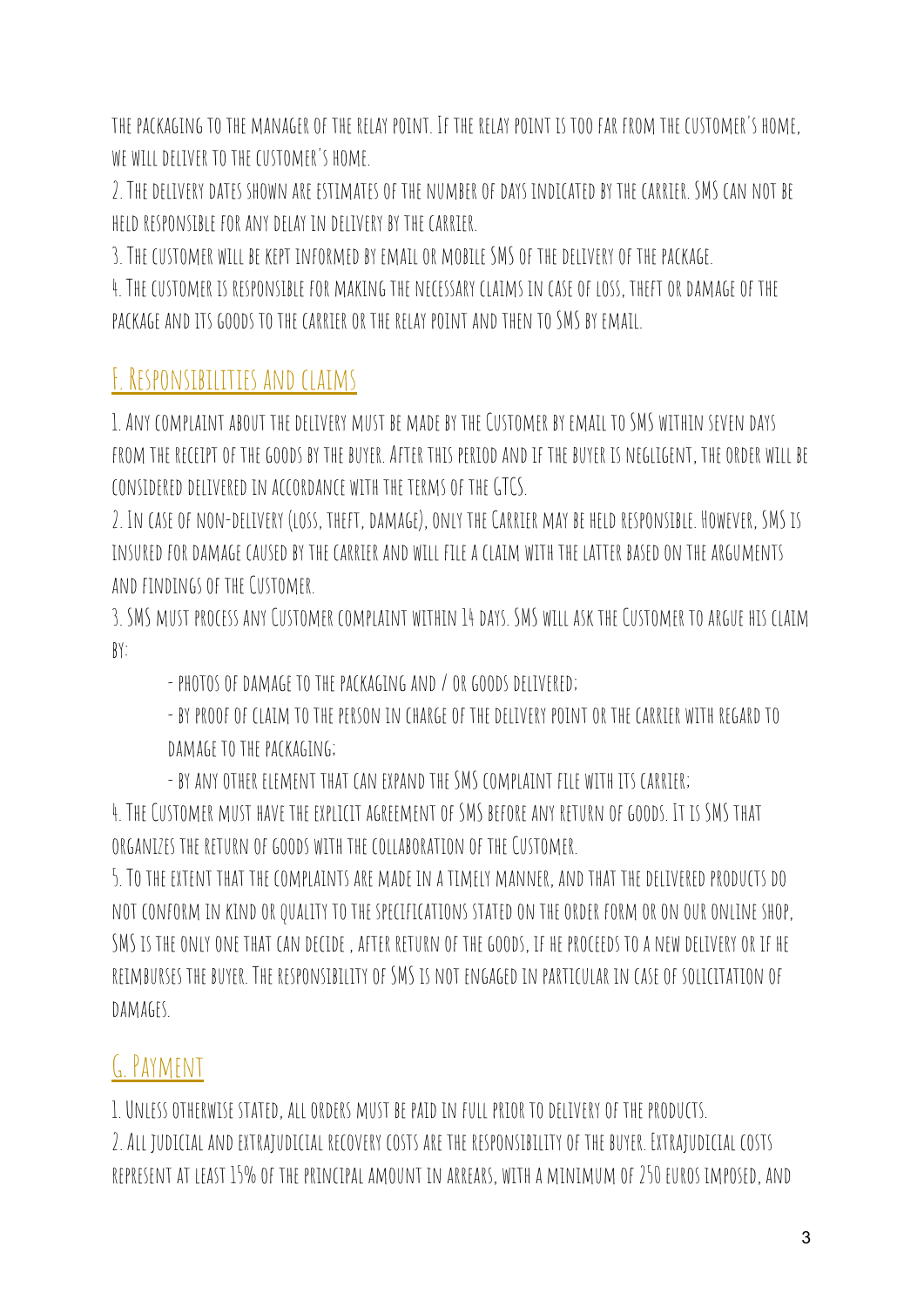are payable without any particular assignment from the moment we have transmittedthedebtdue toa THIRD PARTY FOR RECOVERY.

#### H. Litigation - applicable law

1. ALL OUR CONTRACTS ARE EXCLUSIVELY GOVERNED BY BELGIAN LAW.

2. ANY DISPUTE SHALL BE BROUGHT BEFORE THE PLACE OF COMPETENT JURISDICTION OF THE CITY IN WHICH WE ARE entitledtolitigate, in other words before the court which, in the absenceof the aforementioned PROVISION, WOULD HAVE JURISDICTION TO HEAR THE DISPUTE.

## I. SPECIALORDERS

ANY SPECIAL ORDER (ORDER OF PRODUCTS HAVING SPECIFIC CHARACTERISTICS FIXED BY THE CUSTOMER) OF PRODUCTS HAVING UNDERGONE TRANSFORMATIONS IN ORDER TO ANSWER THE REQUEST OF THE CUSTOMER (CUTS, ETC.) WILL NOT be able tobe theobjectof a refundor a exchange following a complaint from the client. THEREFORE, ANY ACCEPTANCE OF QUOTATION BY A CUSTOMER PROPOSED BY EMAIL WILL BE CONSIDERED FINAL UPON PAYMENT OF THE DEPOSIT DEFINED ON THE QUOTE AND CAN NOT BE THE SUBJECT OF A CLAIM. ANY ORDER ACCEPTANCE commits SMS to respect the measurements and other characteristics chosen by the customer. The customer will receive a "production" file that represents the result before switching tolaser cutting and will have tovalidate this file.

# **Return Policy**

SEE PARAGRAPH "F. RESPONSIBILITIES AND CLAIMS" OF THE GTCS. HOWEVER, WE WILL ALWAYS WORK TO FIND THE satisfaction of our customers.

# **Privacy & Security Policy**

Smart Management Services sprl ("SMS") makes every effort to maintain its computer protection systems.

OUR SITE OMBRE-SAUVAGE.COM IS HOSTED ON THE WIX PLATFORM. YOU WILL FIND THE WIX PRIVACY POLICY ON THIS link: https://www.wix.com/about/privacy.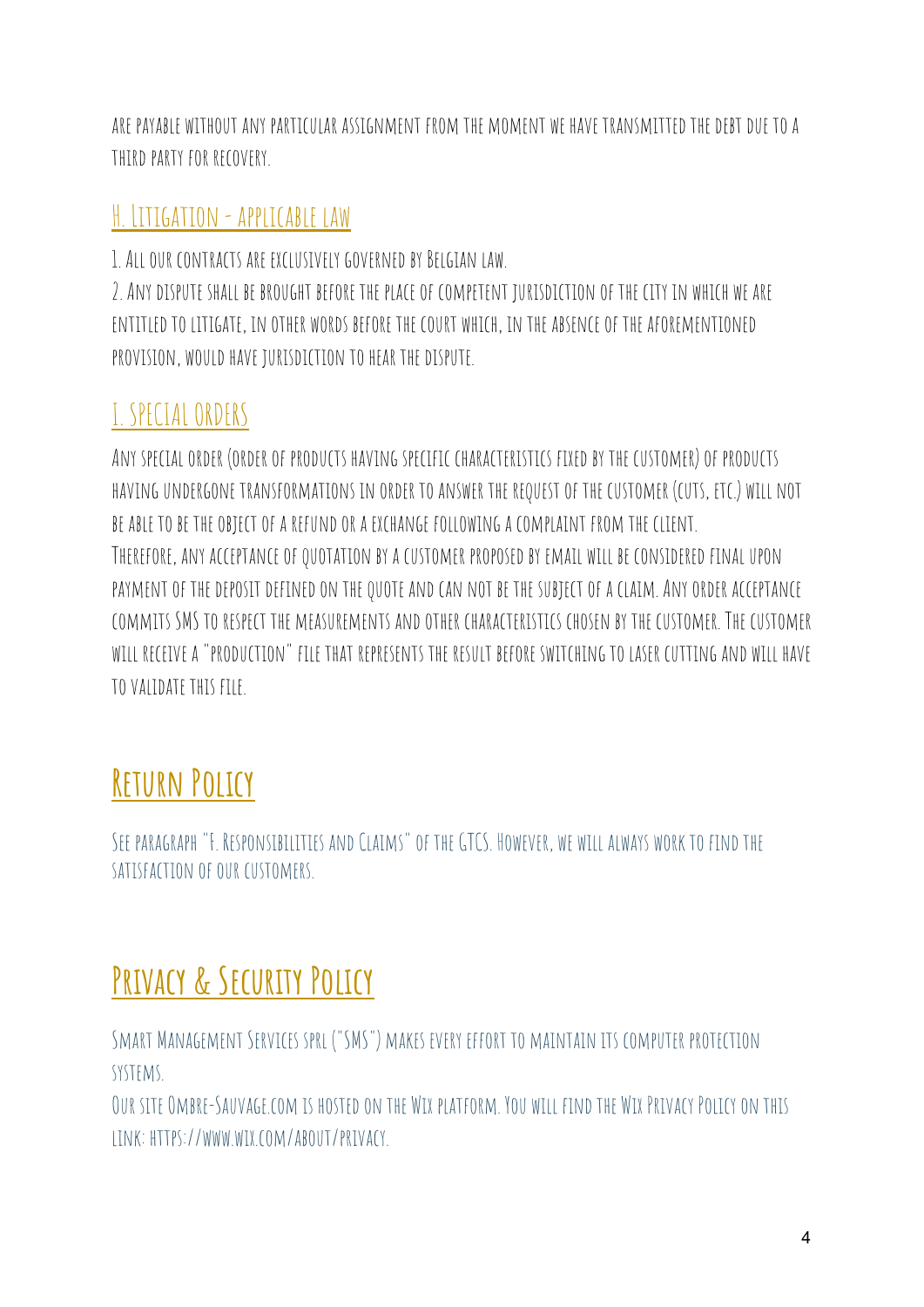THE PURCHASE PROCESS OF WIX STORES IS SECURED BY HTTPS / TSL ENCRYPTION. OUR CUSTOMERS CAN THEREFORE MAKE PURCHASES ON OUR SITE SAFELY. TLS (TRANSPORT LAYER SECURITY) IS A STANDARD SECURITY TECHNOLOGY THAT establishes an encryption link between the Internet server andthe browser. This link allows alldata passing between servers and browsers to remain private and secure. TLS is used by millions of websites to PROTECT THETR ONLINE TRANSACTIONS.

WIX STORES WORKS WITH THE PAYMENT PLATFORM "STRIPE" OFFERING A SECURE WEB PAYMENT INFRASTRUCTURE (CERTIFIED PCI LEVEL 1, THE HIGHEST LEVEL OF SECURITY) AND VERY EFFICIENT. IT ALLOWS OUR CUSTOMERS TO PAY simply byusing their CB number without leavingour site. You will findStripe's Privacy Policyon this link: <https://stripe.com/privacy>.

BUYERS ALSO HAVE THE CHOICE TO PAY ON OUR ONLINE STORE THROUGH THEIR PAYPAL ACCOUNT. PAYPAL ALLOWS THE buyer topay for purchasesonline with PayPal's email address andpassword. You will findthe PayPal PRIVACY POLICY AT HTTPS://WWW.PAYPAL.COM/BE/WEBAPPS/MPP/UA/PRIVACY-FULL?LOCALE.X=EN\_BE.

SMS UNDERTAKES TO TREAT ALL NOMINATIVE DATA MADE AVAILABLE BY ITS CUSTOMERS IN A CONFIDENTIAL MANNER. SMS WILL NEVER DIRECTLY MARKET THE INFORMATION OF ITS CUSTOMERS. THE PRIVACY PROCEDURES OF OUR PARTNERS, WIX, STRIPE, PAYPAL, BPOST AND LA POSTE PREVAIL. WE EXCHANGE YOUR INFORMATION WITH THESE PARTNERS TO ALLOW the smooth runningof all stagesof your purchaseon our shop.

## 1. WHAT TYPES OF INFORMATION DO WE COLLECT AND HOW?

A/WHEN YOU SUBSCRIBE TO OUR NEWSLETTER YOU PROVIDE US WITH YOUR NAME AND EMAIL ADDRESS. THIS INFORMATION IS STORED ON THE WIX PLATFORM. WHEN YOU RECEIVE OUR NEWSLETTER, YOU CAN unsubscribevia a link mentionedat the bottom of it.At any time, youcan sendus an email askingus toremove youfrom the newsletter anddelete all your information from the WIX platform.

B / WHEN YOU BUY ONLINE THROUGH OUR SHOP YOU GET US YOUR NAME, ADDRESS, MOBILE PHONE AND VAT number, This information is storedon the wix platform.At any time youcan sendus an email askingus todelete all your information on our account from WIX. The Wix platform sends a notification of your purchase toourGMail account.OurGMail accounts are protectedby passwords andanti-virus systems. When youaskus todelete yourdata,On simple requestvia email, we willdelete your information in ourGMail accounts. Beyondthe above information, the platform "Stripe" collects information from your credit card. SMS can not access your credit cardinformation via its Stripe account, nor toits Wix accountor this information is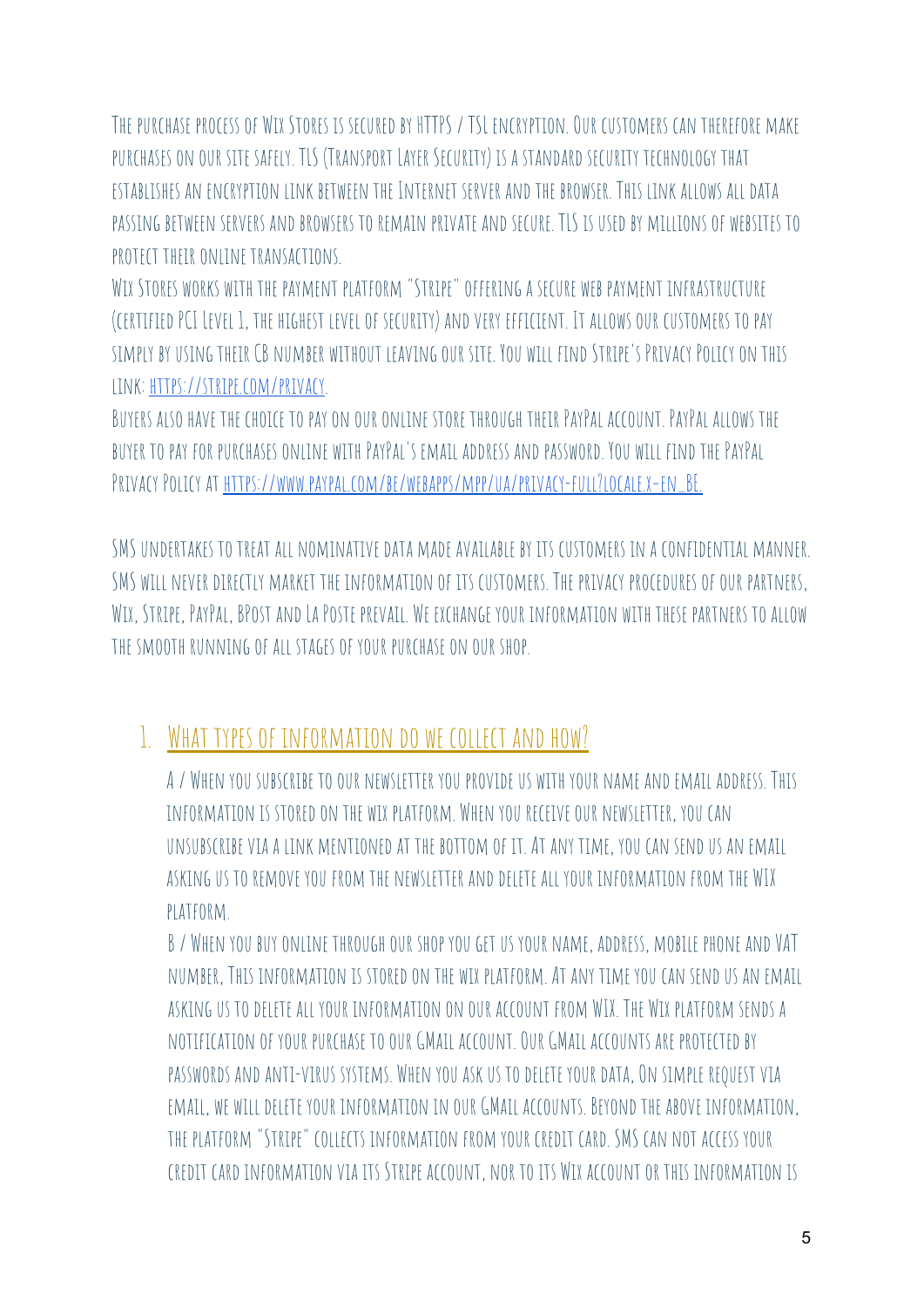not stored. You may exercise your rights tothe privatedata as partof the Stripe Privacy Policy, which you will findon this link: [https://stripe.com/privacy.](https://stripe.com/privacy)

OUR SHOP ALSO ALLOWS PAYMENT BY PAYPAL. PAYPAL ALLOWS THE BUYER TO PAY FOR PURCHASES ONLINE WITH PAYPAL'S EMAIL ADDRESS AND PASSWORD. YOU MAY EXERCISE YOUR RIGHTS TO THE PRIVATE DATA AS PART OF PAYPAL'S PRIVACY POLICY AT

h[ttps://www.paypal.com/be/webapps/mpp/ua/privacy-full?locale.x=en\\_BE.](http://www.paypal.com/be/webapps/mpp/ua/privacy-full?locale.x=en_BE)

C / WHEN YOU FILL IN THE FORM "CONTACT" ON OUR SITE, YOU PROVIDE US WITH YOUR NAME, TELEPHONE number andemail. This information is storedon the Wix platform andsent toourGMail accounts.On simple request, by sendingus an email, we willdelete all yourdata in Wix and  $GMAII$ .

D/ In addition, we collect your IP (Internet Protocol) address when yousurfon our site. We collect session information viaGoogle Statistics, including page response times, lengthof visits tocertain pages, page interaction information, and methodsusedto navigateoff the PAGE. THESE DATA ARE NOT NOMINATIVE.

E / WE SHARE YOUR PERSONAL DATA (NAME, ADDRESS AND PHONE) WITH OUR TRANSPORT PARTNERS SUCH AS BPOST AND LA POSTE FOR OBVIOUS REASONS OF SMOOTH DELIVERY OF YOUR PURCHASE. THE CONFIDENTIALITY PROCEDURES OF THESE PARTNERS APPLY TO THESE DATA

## 2. Whydo we collect personal information?

- TO ALLOW THE SMOOTH RUNNING OF ALL THE STEPS OF YOUR PURCHASE.
- TO PROVIDE OUR USERS WITH CONTINUOUS CUSTOMER SUPPORT.
- TO BE ABLE TO CONTACT OUR VISITORS AND INTERNET USERS.
- Toallow sending promotional and marketing messages.
- TO CREATE AGGREGATED STATISTICAL DATA TO PROVIDE AND IMPROVE OUR SERVICES.
- Tocomply with all applicable laws andregulations, including laws applicable to accounting and taxation.
- TO OFFER A GOOD INTERNET EXPERIENCE TO OUR VISITORS.

#### 3. How do we store the personal information of our users?

OUR SITE IS HOSTED ON THE WIX.COM PLATFORM. WIX.COM PROVIDES US WITH THE ONLINE PLATFORM THAT allowsus tosell youour products andservices. Yourdata can be storedvia Wix.com data storage, databases andgeneral Wix.com applications. They store yourdataon secure servers behinda firewall.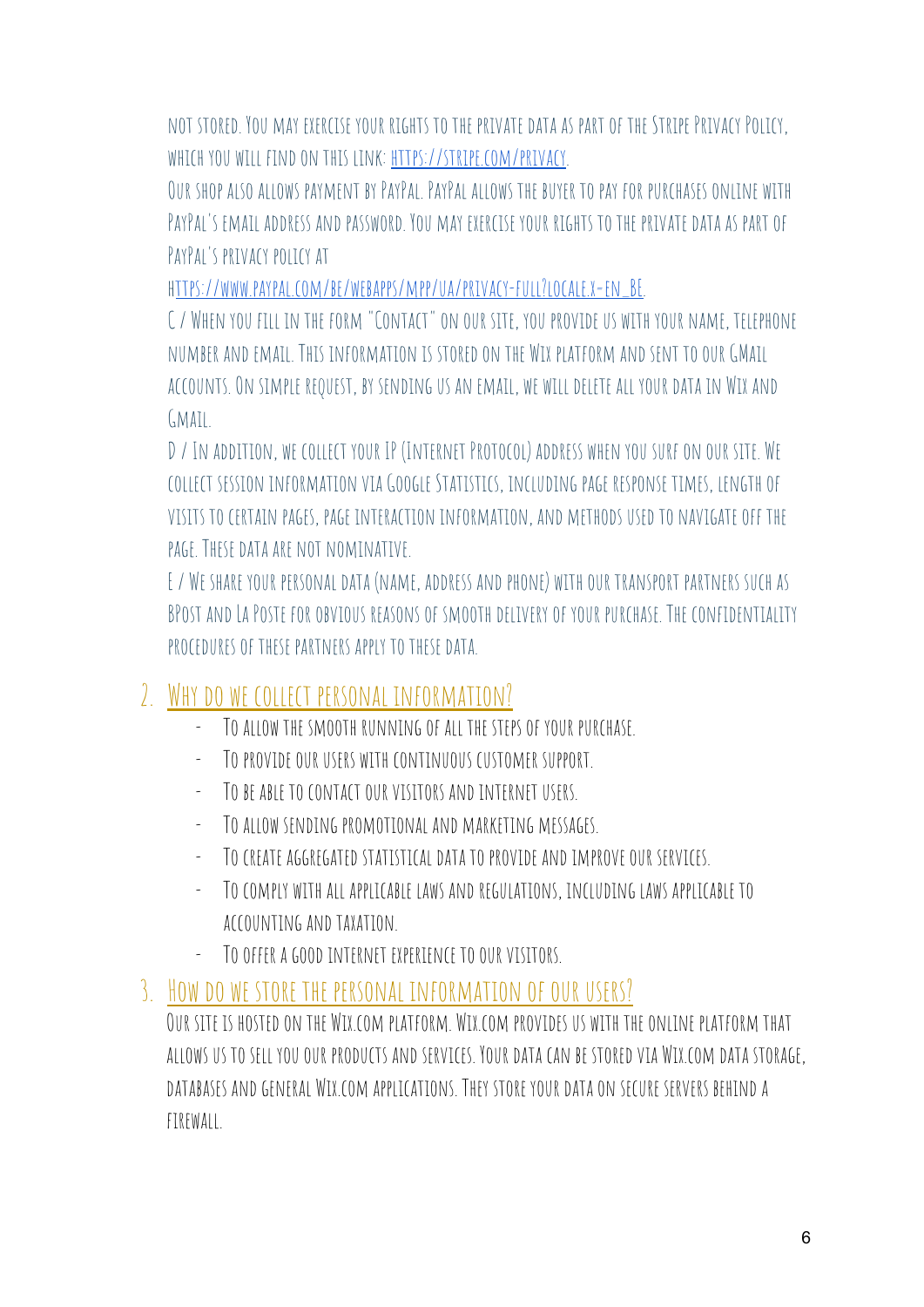ALL DIRECT PAYMENT GATEWAYS OFFERED BY WIX.COM AND USED BY OUR COMPANY COMPLY WITH PCI-DSS STANDARDS, MANAGED BY THE PCI SECURITY STANDARDS COUNCIL, WHICH IS A JOINT EFFORT OF BRANDS SUCH as Visa, MasterCard,American Express andDiscover. . PCI-DSS requirements help ensure the secure managementof credit cardinformation byour platform andservice providers. WE REFER TO THE CONFIDENTIALITY PROCEDURES OF OUR AFOREMENTIONED PARTNERS THAT EXPLAIN HOW personaldata is stored.

#### 4. How do we communicate with visitors to our site?

WE MAY CONTACT YOU TO INQUIRE ABOUT YOUR ACCOUNT, TO RESOLVE ISSUES WITH YOUR ACCOUNT, TO RESOLVE A DISPUTE, TO COLLECT FEES OR MONEY OWING, TO QUERY YOUR OPINIONS THROUGH SURVEYS OR questionnaires, tosendupdates. aboutour companyorotherwise tocontact youtoenforceour USER AGREEMENT, APPLICABLE NATIONAL LAWS AND ANY AGREEMENTS WE MAY HAVE WITH YOU. FOR THESE purposes, we may contact youby email, phone, text message and mail.

## 5. How to USE COOKIES AND OTHER TRACKING TOOLS?

COOKIFS ARE SMALL PIECES OF DATA STORED ON THE BROWSER OF A SITE VISITOR, USUALLY USED TO TRACK THEIR movements andactionson a site.

WIX USES COOKIES FOR MANY IMPORTANT REASONS, SUCH AS:

- OFFER A GOOD EXPERIENCE TO OUR VISITORS AND CUSTOMERS.
- IDENTIFY OUR REGISTERED MEMBERS (USERS WHO HAVE REGISTERED ON YOUR SITE).
- Monitor andanalyze the performance,operation andefficiencyof the Wix platform.
- ENSURE THAT THE PLATFORM IS SECURE AND SAFE TO USE.

YOU WILL FIND MORE DETAILS ON WHAT TYPES OF COOKIES WIX USES ON THIS LINK:

<https://support.wix.com/en/article/cookies-and-your-site-wix>

GoogleAnalytics alsouses cookies.GoogleAnalyticsuses this cookie togenerate statistical INFORMATION ABOUT THE USE OF THE OMBRE-SAUVAGE WEBSITE. COOKIES ARE STORED ON USERS' COMPUTERS. Google will store anduse this information.Google's privacy policy can be foundat: <https://www.google.com/privacypolicy.html>

THE USE OF OUR SITE MARKS YOUR AGREEMENT TO THE USE AND STORAGE OF DATA IN THE COOKIES FOUND ON [www.ombre-sauvage.com](http://www.ombre-sauvage.com/) and Google Analytics.